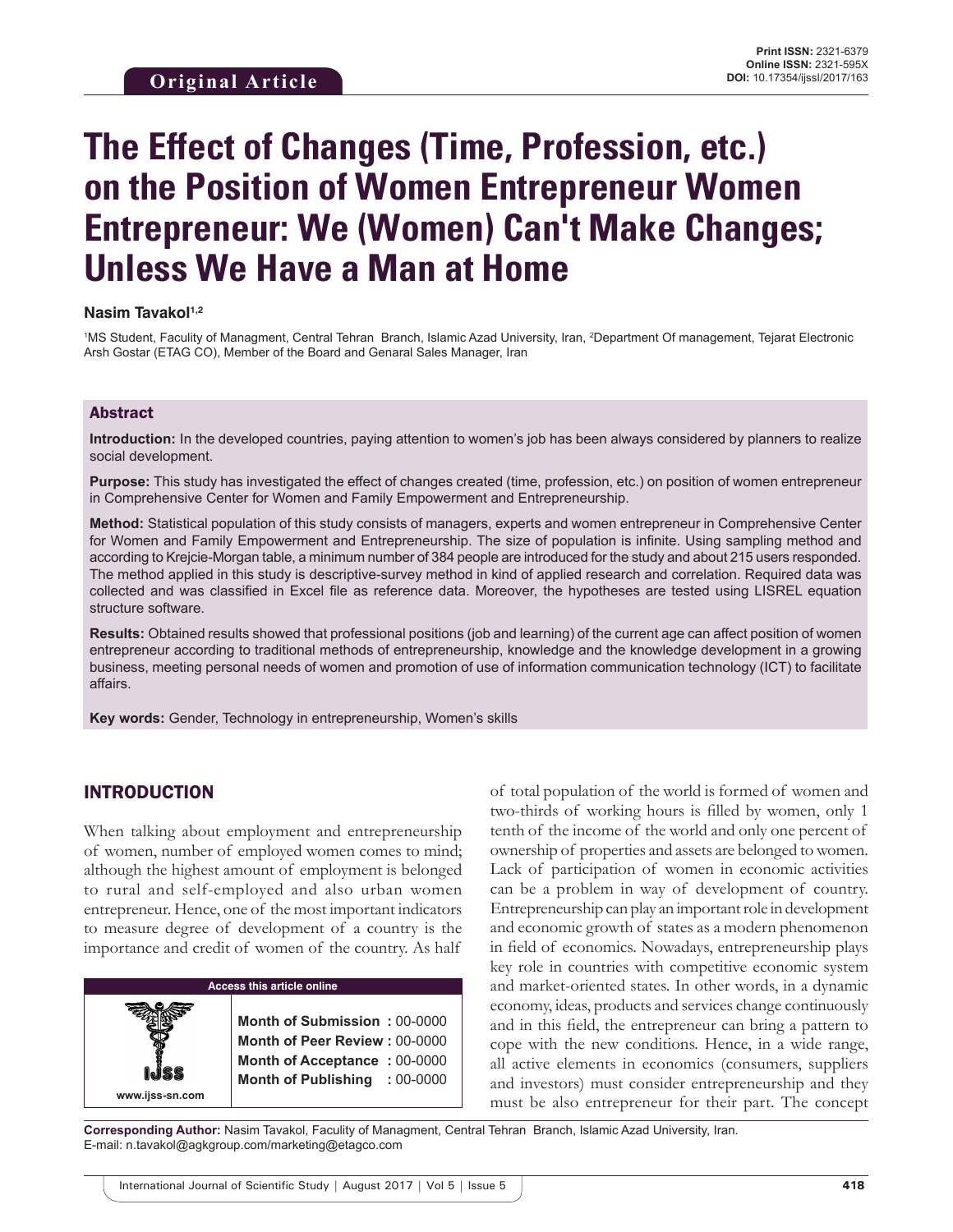of entrepreneurship has been always existed throughout the human creation. Nowadays, entrepreneurship is a common term among many people (Mokaya et al, 2012). Necessity of women's entrepreneurship must be enhanced through increasing and expanding job opportunities based on creativity that its cultural-value burden is controllable. As women have tender and motherly nature, they must choose a job that they are prepared for it from every aspect. Therefore, according to importance and role of women in the society, this study is aimed in investigating the effect of the changes such as job, knowledge and development on position of women entrepreneur.

# THEORETICAL FRAMEWORK AND RESEARCH HYPOTHESES

#### **Entrepreneurship**

Today, the term "entrepreneurship" can remind concepts such as innovation, risk-taking, creation of structure of an economic and social unit, personal satisfaction and independence seeking. All people believe that entrepreneurship is driving motor of economic development of developing and developed countries. Entrepreneurship is the process of creation and achievement to opportunities and following them with paying no attention to currently available resources. One main aspect of entrepreneurship is to identify and use opportunities to expand smaller companies. Entrepreneurship refers to the process of innovation and use of opportunities with abundant effort and taking financial, mental and social risks with the motivation of gaining financial gain, need for achievement, personal satisfaction and independence (Hisrich, 1985). Entrepreneurship is a process of supplying new thoughts and ideas, use of available opportunities and facilities relying on knowledge and the profession related to it and risk-taking. An entrepreneur provides required conditions such as land, workforce, materials and capital to realize desired ideas. Moreover, an entrepreneur uses decision making power, skills and personal talents to design, organize, establish and manage the new department and realizes the desired ideas to make money. Entrepreneur is not a capitalist; although such person can use stagnant capitals properly. Moreover, such person may have inventor, scientist, and expert and may use arts of other people. Jeffry Timmons believes that entrepreneur creates a valuable thing from nothing. Bill Gates believes that the most solutions are discovered elsewhere and they should be identified and transferred from that scope to the internal scope and this is same entrepreneurship (Motahari, 2007: 37).

#### **Women Entrepreneur**

Lavey Dina (1995) has defined women entrepreneur as follows: Women who create a business by themselves or with cooperation of others or through heritage and take the financial risks and social, moral, and mental risks and attend in daily affairs and create new products with creativity and innovation to overcome competitors in the market (Golrad, 2005: 103). Brush (1990) believes that women entrepreneurship includes all activities of women in field of cooperative or independent self-employment, quarterback and all single ownership and new businesses (Djiver, 2006: 3). According to limited number of studies about women entrepreneurship, definition of women entrepreneurship is also limited. One of the definitions is presented by Wells (1998). From perspective of Wells, women entrepreneur is a person who creates new business and investigations. He believes that women entrepreneurship includes all women's activities in field of cooperative self-employment, independent selfemployment and quarterback and all single ownership and new businesses (Djiver, 2006: 5).

#### **Expansion of Research Hypotheses**

Over the past 30 years, entrepreneurship is changed into a desirable social behavior, so that many countries today are aimed in planning to develop it as a social evolution and change. Promotion of entrepreneurship is the main issue of policy makers at least for two reasons: Economic effect and idea of entrepreneurs as agents of change, growth and innovation (Byer et al, 1997).

Entrepreneurial behaviors such as creation and establishment of business can be trained and learnt. Hence, according to Peter Dracker, entrepreneurship is behavior and based on theory and not based on inspiration and illumination (Collins et al, 2004).

Natasha and Karen (2017) have conducted a study to investigate critical perspectives on migrant small businesses among Thai women entrepreneurs in Sweden. Obtained results from this study showed challenging normative perspective in entrepreneurship according to gender approach of perceiving business activities of Thai women. Moreover, family structure, the duration of immigration and labor market status are the factors affecting position of Thai women entrepreneurs in Sweden.

Fatima and Muneer (2016) have investigated factors affecting performance of women entrepreneurs in SMEs. The results obtained from the study showed that the most effective factors include entrepreneurship goals, incentives and legal factor. Sarker and Palit (2014) have explored the main success factors of women entrepreneurs in achievement to technology, individual skills, education and incentives, freedom and social security, commercial property, helping easy regulations, family support and guarantee of quality and facing risks.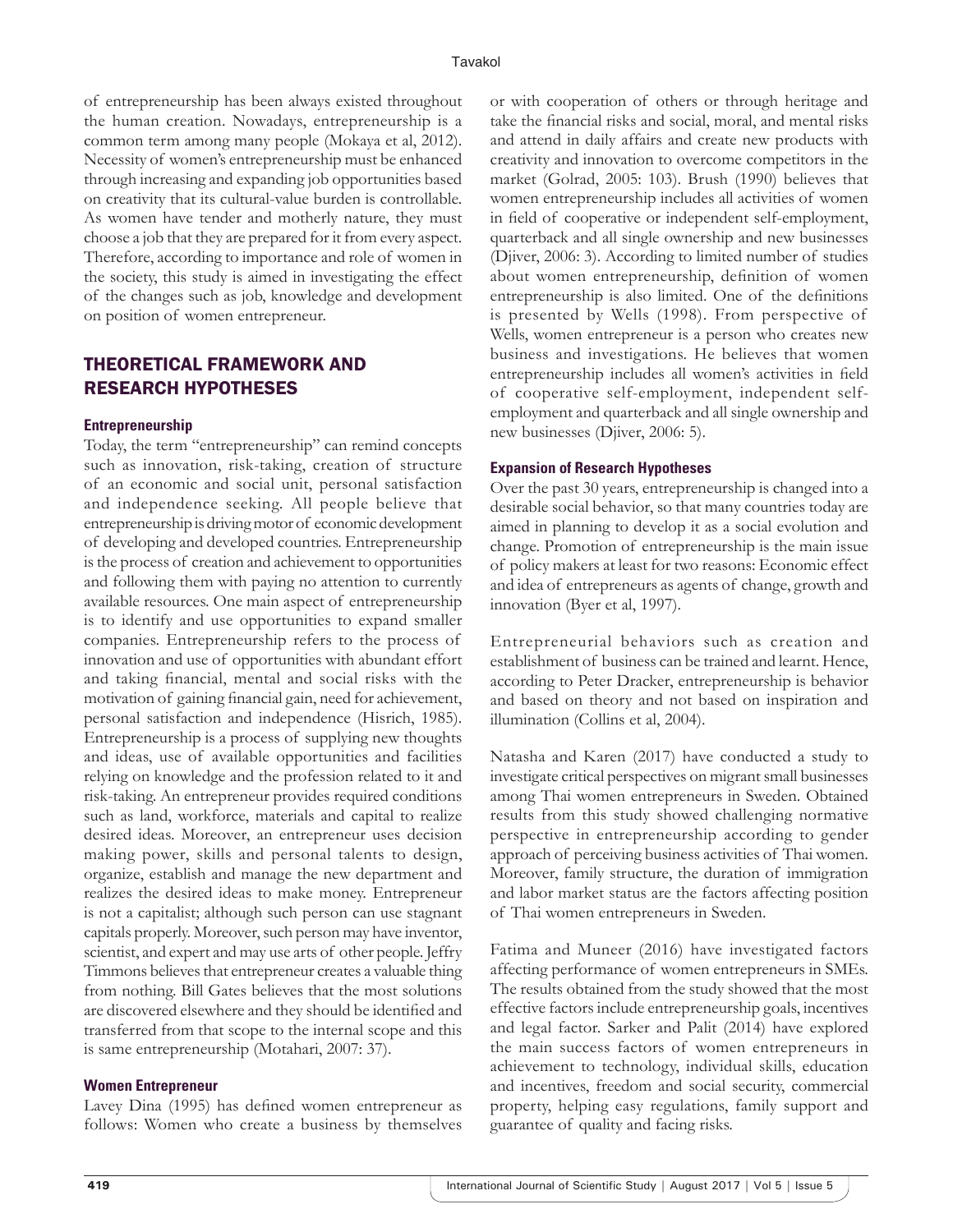According to the results of various studies, various factors can affect position and success of women entrepreneurs including psychological-personality characteristics (Sarker & Palit, 2014; Papzan et al, 2008; Ray & Charles, 2005; Ferris et al, 2002), economic factors (Coy et al, 2007), demographic factors (Ferris et al, 2002), network o/ Communications factors (Sarker & Palit, 2014; Shabbir & Gregorio, 1996), social factors (Sarker & Palit, 2014) and legal factors (Sarker & Palit, 2014; Coy et al, 2007).

According to the mentioned, the hypotheses and research model are presented as follows:

- Hypothesis 1: Professional positions (job and learning) of current age can affect position of women entrepreneur due to traditional methods of entrepreneurship.
- Hypothesis 2: Knowledge and the knowledge development in a developing business can affect position of women entrepreneurs.
- Hypothesis 3: Social-cultural changes and discourses can affect position of women entrepreneurs.
- Hypothesis 4: Meeting personal needs of women can affect position of women entrepreneurs.
- Hypothesis 5: Promotion of using ICT to facilitate affairs can affect position of women entrepreneurs (Figure 1).

# METHODOLOGY

In terms of purpose, this study is an applied research and in terms of data collection method, it is descriptive research and in terms of control level, it is among field studies and in terms of research level, it is causal-relational research. Statistical population in this study consists of managers, experts and women entrepreneur in Comprehensive Center for Women and Family Empowerment and Entrepreneurship. The size of population is infinite. In this study, cluster sampling is used at the first. To select individuals, simple random sampling is used. Using sampling method for infinite population and according to Krejcie-Morgan table, a minimum number of 384 people are introduced for the study (384 questionnaires were distributed and only about 215 people responded and the return rate of questionnaire is equal to 56%).

#### **Data Collection Instrument and Data Analysis**

In order to collect theoretical literature of information about the literature of the studied topic, library method and documented studies are used. one of the main methods for data collection in this study is library method, so that the required theoretical discussions of the study are collected from relevant sources such as books, articles, theses and the sources available in databases and libraries of universities and Higher Education Institutes. In this study, questionnaire is used for purpose of data collection. The questionnaire is derived from research conducted by Irene Kamberidou (2013). The items of measurement of main research variables are designed based on Likert scale and are pointed from totally agree to totally disagree (Table 1). After this step, the mentioned items are presented to professors and experts to consider their attitudes to adjust and correct items and to confirm validity of the questionnaire.

#### **Reliability of Research Instrument**

In order to measure reliability of the questionnaire, Cronbach Alpha is used in SPSS-21 software. Cronbach alpha is regarded as an estimation of reliability of research instrument and can specify correlation of internal instruments of research. Reliability coefficient (cronbach alpha) is a function of number of items in the questionnaire dividing to heterogeneous samples in answering questions. The Table 2 has presented results obtained from testing reliability for each group of research variables.

In the following, the data are collected using Excel software in frame of data reference. The method of testing hypotheses in this study is research data using equation structure software of  $LISTELL_{0.50}$ .



**Figure 1: Conceptual model of research**

#### **Table 1: Variables and measurement methods**

| <b>Research variables</b>                    | <b>Measurement criteria</b>                         |
|----------------------------------------------|-----------------------------------------------------|
| Professional positions (job and<br>learning) | 5-point Likert scale, average<br>of questions 1-5   |
| Knowledge and development                    | 5-point Likert scale, average<br>of questions 6-10  |
| Social-cultural changes and<br>discourses    | 5-point Likert scale- average<br>of questions 11-15 |
| Meeting women's personal needs               | 5-point Likert scale- average<br>of questions 16-18 |
| Promotion of using ICT                       | 5-point Likert scale- average<br>of questions 19-22 |
| Position of women entrepreneurs              | 5-point Likert scale- average<br>of questions 23-27 |

#### **Table 2: Reliability test**

| Variable               | <b>Cronbach alpha Result</b> |                             |
|------------------------|------------------------------|-----------------------------|
| Research questionnaire | 83.8                         | Confirmation of reliability |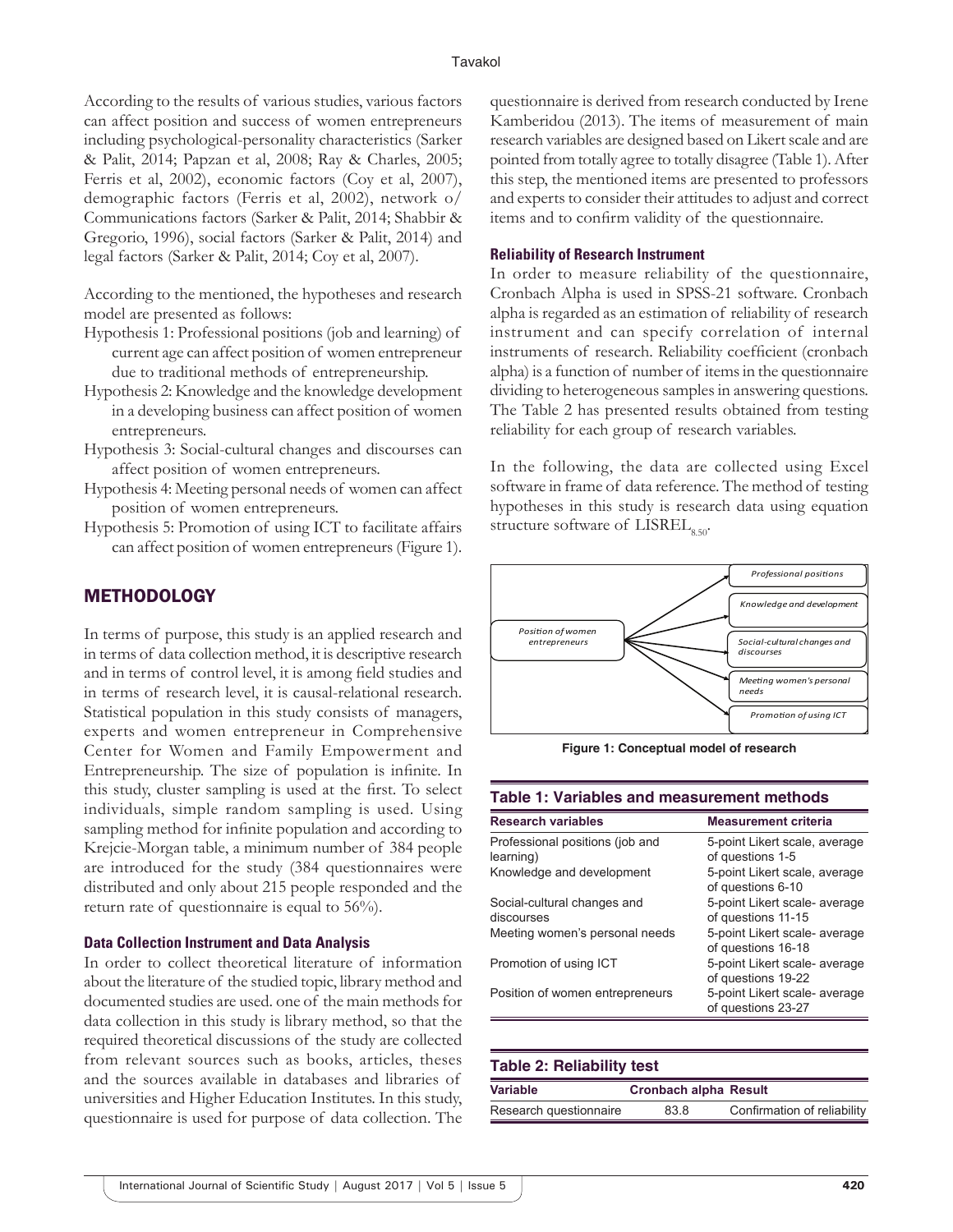# DATA ANALYSIS AND RESULTS

According to Table 3 (Appendix 1), almost 44% of respondents are in age range of 20-30 years old; 20.5% are in age range of 31-40 years old and about 36% are in age range over 41 years old. Moreover, education level of the respondents is as follows: 51% of respondents are in BA level and about 49% of respondents are in MA and higher educational levels. According to the Table 3, about 47% of respondents are female and 53% are male. Moreover, 41% of respondents have work experience of 5 years and below, 14% have experience of 5-10 years and 42% have work experience over 10 years. Moreover, to test normality of distribution of answers related to each factor, Kolmogorov-Smirnov test is used. According to Table 4 (Appendix 2), the results obtained from K-S test is significant for no one of studied variables and hence, the distribution of variables is normal.

#### **Equation Modeling of Research Model**

This section presents the model of standardized values (Figure 2).

Moreover, significance level of the correlation between variables is as follows (Figure 3).

Other values of final model are presented in Table 5.

Standard estimation values of factor loads calculated using Maximum Likelihood Method are presented in Table 5.

These values that are called as the term " $\lambda$ " are used for standard estimation of latent variables in Structural Equation Modeling and the values are comparable. Moreover, values of standard estimation error show error level in raw estimation of factor loads. The lower values (close to 0) show more exact estimations and lower confidence interval.

#### **Research Model Fitness**

In structural equation modeling, the model estimations can be reliable, when the model has sufficient and good fitness.

All fitness indices used here show that the model has good fitness Table 6. Hence, it could be found that the research model has high ability to measure main research variables. According to standard nature of model, the results of LISREL are reliable (Appendix 3).

According to Table 5, the results obtained from testing research hypotheses using structural equation modeling are as follows:

Hypothesis 1: Professional positions (job and learning) of current age can affect position of women entrepreneur due to traditional methods of entrepreneurship.

According to standard estimation of variable of effect of professional positions (job and learning) of current age due to traditional methods of entrepreneurship on position of women entrepreneurs to 0.14 and values of T=2.33



**Figure 2: Final structural model of research in state of standard estimation**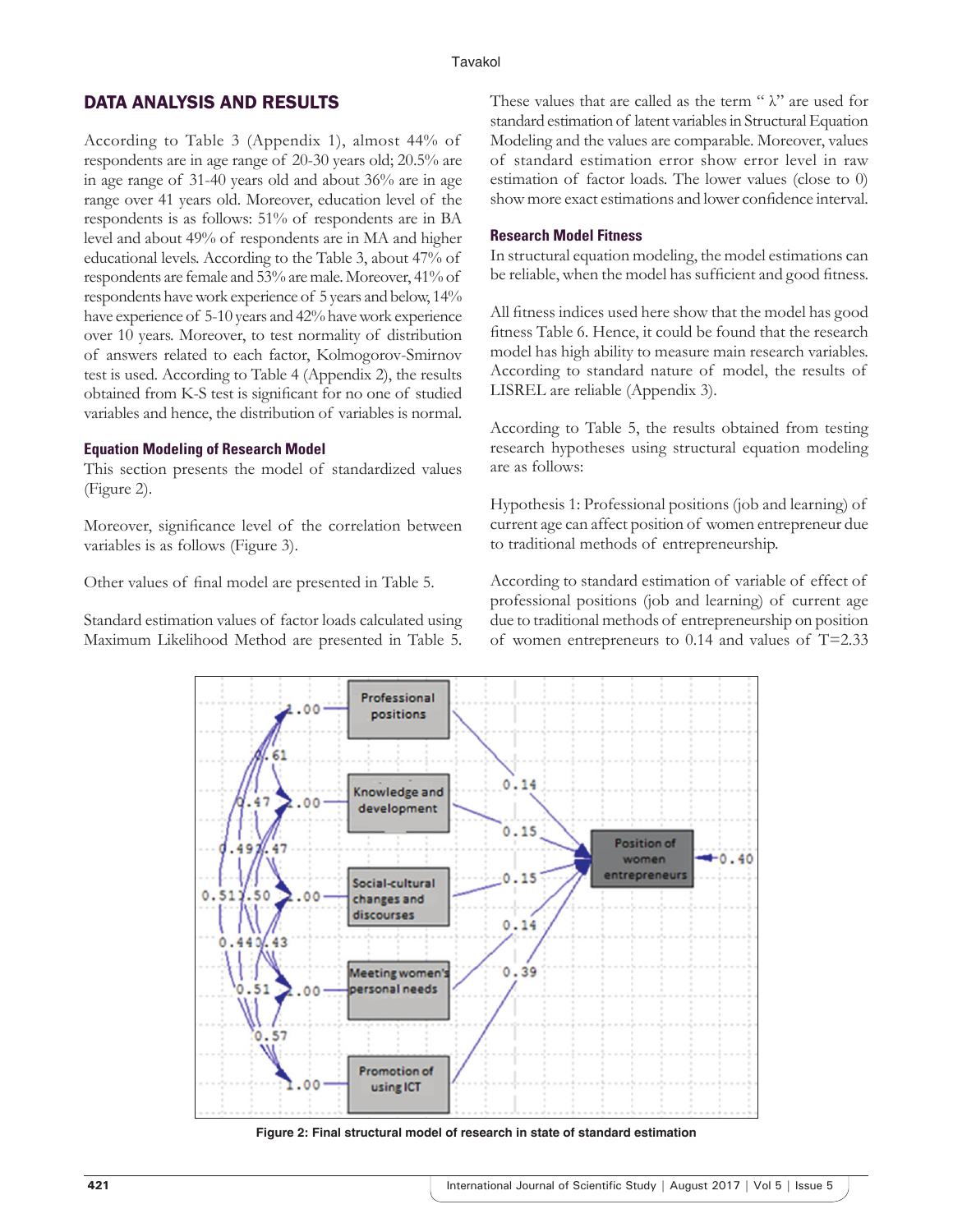

**Figure 3: Final structural model of research in significant state** 

| <b>Table 5: Values of final model</b> |                            |                       |                |                |          |               |
|---------------------------------------|----------------------------|-----------------------|----------------|----------------|----------|---------------|
| <b>Hypotheses</b>                     | Standardized value (Landa) | <b>Standard error</b> | <b>T-value</b> | $\mathbb{R}^2$ | P-value  | <b>Result</b> |
| Hypothesis 1                          | 0.14                       | 0.034                 | 2.33           | 0.6            | P < 0.05 | Confirmed     |
| Hypothesis 2                          | 0.15                       | 0.033                 | 2.53           | 0.6            | P < 0.05 | Confirmed     |
| Hypothesis 3                          | 0.15                       | 0.051                 | 2.76           | 0.6            | P < 0.05 | Confirmed     |
| Hypothesis 4                          | 0.14                       | 0.032                 | 2.5            | 0.6            | P < 0.05 | Confirmed     |
| Hypothesis 5                          | 0.39                       | 0.049                 | 6.72           | 0.6            | P < 0.01 | Confirmed     |

| Table 6: Final model fitness indices |                         |       |               |
|--------------------------------------|-------------------------|-------|---------------|
| <b>Index</b>                         | <b>Acceptable range</b> | Value | <b>Result</b> |
| $X^2/DF$                             | $X2/DF \leq 3$          | 281   | Confirmed     |
| <b>RMSEA</b>                         | <b>RMSEA&lt;0.09</b>    | 0.069 | Confirmed     |
| GFI                                  | GF > 0.9                | 0.93  | Confirmed     |
| AGFI                                 | AGFI>0.85               | 0.90  | Confirmed     |
| CFI                                  | CFI>0.90                | 0.93  | Confirmed     |
| IFI                                  | IF > 0.90               | 0.93  | Confirmed     |

and R2=0.6; it could be found that at confidence level of p<0.05, the professional positions (job and learning) of current age can affect position of women entrepreneurs due to traditional nature of entrepreneurship methods. Hence, the H1 is confirmed.

Hypothesis 2: Knowledge and the knowledge development in a developing business can affect position of women entrepreneurs.

According to standard estimation of the effect of knowledge and the knowledge development in a developing business on women entrepreneurs to 0.15 and values of T=2.53 and R2=0.6, it could be found that at confidence level of  $p<0.05$ , knowledge and development in a developing business can affect position of women entrepreneurs significantly. Hence, the H2 is confirmed.

Hypothesis 3: Social-cultural changes and discourses can affect position of women entrepreneurs.

According to standard estimation of effect of social-cultural changes and discourse on position of women entrepreneurs to 0.15 and values of T=2.76 and R2=0.6, it could be found that at confidence level of  $p<0.05$ , social-cultural changes and discourse can affect position of women entrepreneurs significantly. Hence, H3 is confirmed.

Hypothesis 4: Meeting personal needs of women can affect position of women entrepreneurs.

According to standard estimation of the effect of meeting personal needs of women on position of women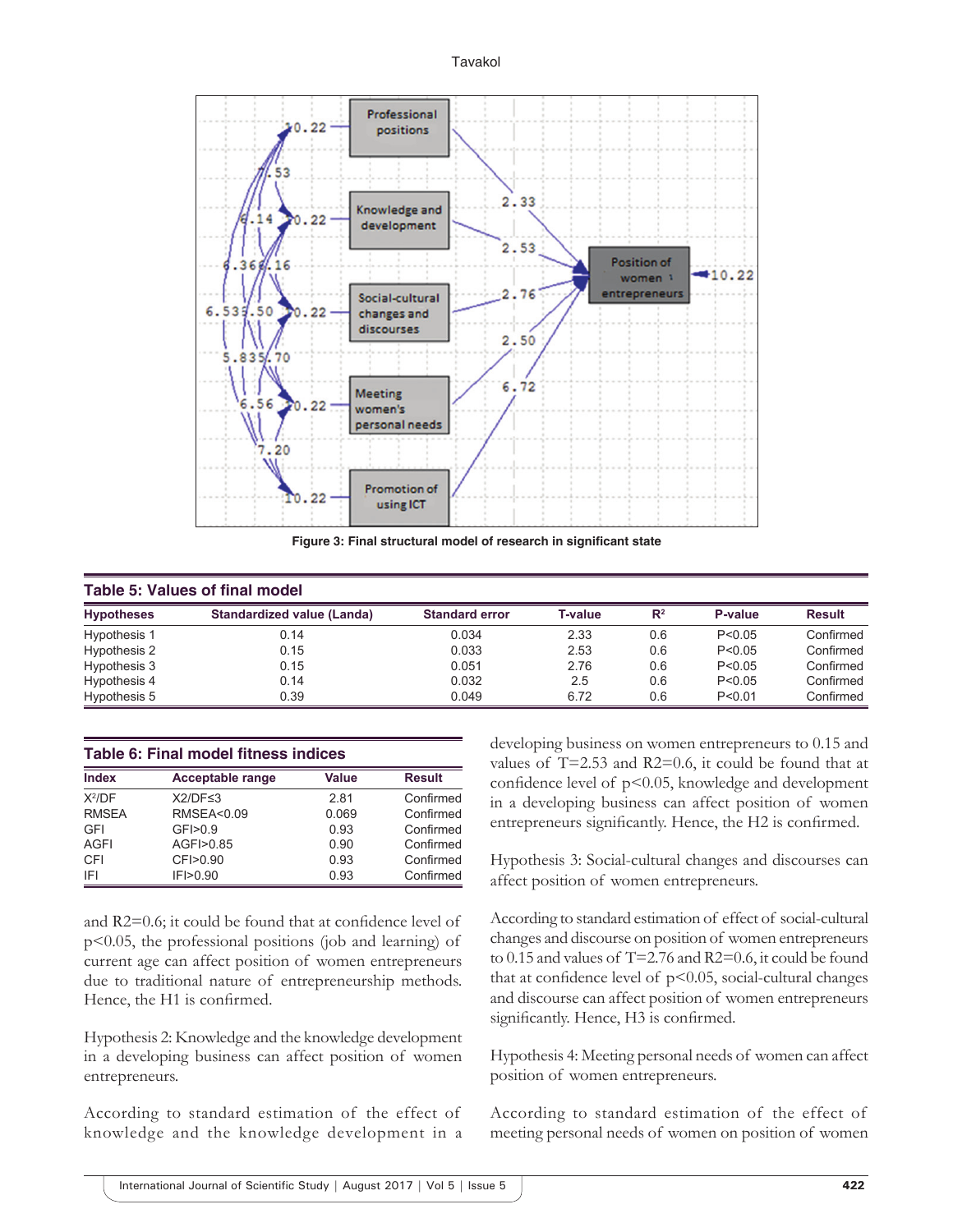entrepreneurs to 0.14 and values of T=2.5 and R2=0.6, it could be found that at confidence level of  $p<0.05$ , meeting personal needs of women can affect position of women entrepreneurs significantly. Hence, H4 is confirmed.

# DISCUSSION AND CONCLUSION

Entrepreneurship is the core and gravity center of effort and work and advancement in modernity age. It was observed in this study that women in field of entrepreneurship in modern societies have created many changes and development in all economic, social, cultural and political activities and have been considered as the most important instrument for modern entrepreneurship. As it was mentioned, women play key role in economic cycle of d\family and the society because of their creative perspective and high skills and as the breadwinners and main factor raising children. If the conditions are provided for activity and employment in society for women as such huge force that can take various kinds of actions formally and informally, their potential talents and skills would be actualized and they can be effective and useful not only for making money and welfare of family, nut also they can be also a capital resource for their country. Although cultural actions are required to refine inequality and sexism, women must not wait for changes passively, but also they must take effort to deform and change the existing conditions. The process of entrepreneurships begins with formation of a thought and idea and is implemented through choosing best ways and approaches, supplying resources and overcoming the obstacles. Economy of a society can be successful based on entrepreneurs. Success factor of entrepreneurs, especially women entrepreneurs, is finding creative methods to meet more desires and expectations using modern technologies and lower costs. Moreover, women entrepreneurs can change the bottlenecks and environmental threats into new opportunities and communicate the market through using their creativity and risk-taking ability.

# APPLIED SUGGESTIONS

Empowerment of motivation of women and enhancement of their individual and personality characteristics such as creativity, power and credit is useful. Also, educational workshops and training courses can be hold for them with participation of successful women entrepreneurs. Moreover, role of information resources of women entrepreneurs is important in field of success development and making these information sources available for them can be useful.

# RESEARCH LIMITATIONS

This study has had some limitations as follows:

- 1. The bottlenecks existed in field of selecting statistical sample and hard access because of scatter of statistical samples
- 2. Weakness in documentation of research objectives and lack of access to the information registered
- 3. Data collection instrument in this study has been questionnaire that measures attitude of the respondent and hence, he instrument has innate limitations.

# REFERENCES

- 1. Golrad, P, (2005), factors affecting development of Iranian women entrepreneurs, Women in Development and Politics (Women Research), third edition, issue 1 (11), pp.101-123
- 2. Motahari, A, (2007), creativity, innovation, Tehran, Azadmehr
- 3. Djivre,J, 2006, Female Entrepreneurs of the North: Breaking Ground, Curren Research.
- 4. Hisrich, R. D. (1985). "The woman entrepreneur: Minding her own business". Annual. pp: 52-58.
- 5. Mokay, S. O. Namusong, M. and Sikalieh, D. (2012). The concept of entrepreneurship, in pursuit of university acceptable definition. International Journal of Arts and Commerce. 1(6): 128-135.
- 6. Natasha A. Webster, Karen Haandrikman, (2017) "Thai women entrepreneurs in Sweden: Critical perspectives on migrant small businesses". Women's Studies International Forum. 60. 17–27.
- 7. Fatima S.M.A Hasan, Muneer Mohammed Saeed Almubarak, (2016) "Factors influencing women entrepreneurs' performance in SMEs", World Journal of Entrepreneurship, Management and Sustainable Development, Vol. 12 Iss: 2, pp.82 - 101
- 8. Irene Kamberidou. (2013). Women entrepreneurs: 'we cannot have change unless we have men in the room'. Journal of Innovation and Entrepreneurship. A Systems View Across Time and Space. 2:6.
- 9. Byer T., Kist H., and Sutton R.I. 1997. "Characteristics entrepreneur: Social creators, not solo Heroes|"http://www.sanforded/clss/e/45/mat.http://www. sanford.edu/clss/e/45/materialscharactebistics.html,1997
- 10. Collins L., Hannon P.D., and Smith A. 2004. Enacting entrepreneurial intent: The gaps between student needs and higher education Capabilility. Education training, vol. 46, no,8/9.
- 11. Sarker, S. and Palit, M. (2014). Determinants of success factors of women entrepreneurs in Bangladesh: A study based on Khulna region. Business and Economic Research. 4(2): 237-250.
- 12. Coy. S.: Shipley. P.: Margaret, F.: Khursheed, O.: And khan. R. N. (2007). Factors contributory to success: A study of Pakistan's small business owners. Journal od Developmenral Entrepreneurship. 12(2).
- 13. Ferris, G. R.: Adams, G.: Kolodinsky, R. W.; Hochwarter, W. A.: AmmeterA.P. (2002). Perceptions of organizational politics: Theory and research dirrctions. Research in Multi-level issues. 1: 179-254.
- 14. Papzan. A. Zarafshani, K: Tavakoli, M, & Papzan, M. (2008). Determining factors of rural entrepreneurs' Success: A Case study of Mahidasht township in Kermanshah Province of Iran', African Journal of Agricultural Research. 3(9): 597-600.
- 15. Ray, D and Charles, W. L. (2005). Hill Strategic Alliances and the Rate of new product Development: An empirical study of Entrepreneurial Biotechnology Firms. PP: 41-55.
- 16. Shabbir, A. and Gregorio, S.D. (1996). An examination of the relationship between women's personal gools and structural factors. Journal of Business venturing. 11(6). 507-529.

**How to cite this article:** Tavakol N. The Effect of Changes (Time, Profession, etc.) on the Position of Women Entrepreneur Women Entrepreneur: We (women) Can't Make Changes; Unless We Have a Man at Home. Int J Sci Stud 2016;4(1):418-426.

**Source of Support:** Nil, **Conflict of Interest:** None declared.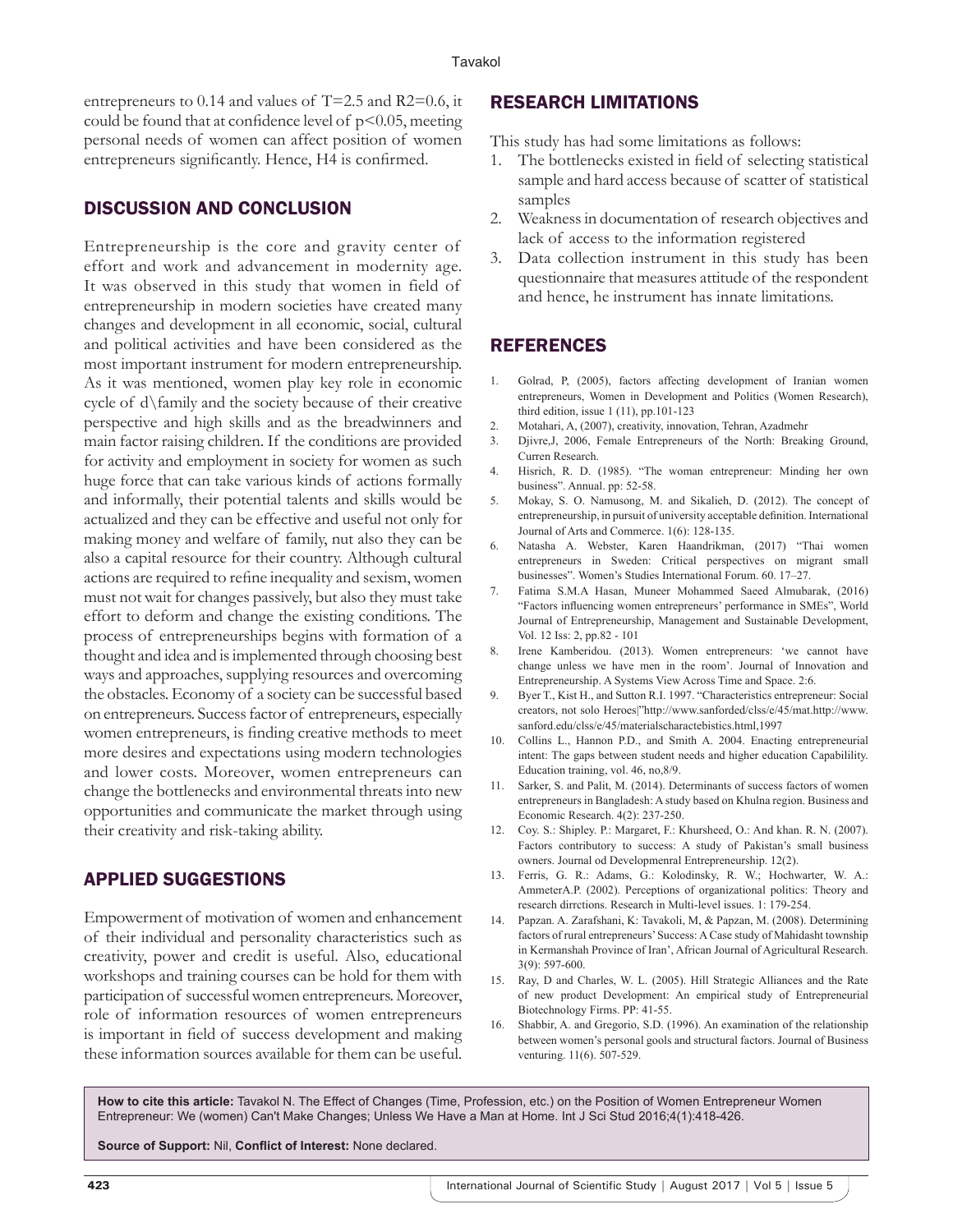#### Tavakol

## APPENDIX

# APPENDIX 1: DEMOGRAPHIC STATISTICS

| Table 3: Demographic description of research |                  |                          |  |
|----------------------------------------------|------------------|--------------------------|--|
| Demographic variable                         | <b>Frequency</b> | <b>Frequency percent</b> |  |
| Education                                    |                  |                          |  |
| BA                                           | 111              | 51.4                     |  |
| MA and higher                                | 104              | 48.6                     |  |
| Age                                          |                  |                          |  |
| 20-30 years old                              | 94               | 43.8                     |  |
| 31-40 years old                              | 44               | 20.5                     |  |
| over 41 years old                            | 77               | 35.6                     |  |
| Gender                                       |                  |                          |  |
| Male                                         | 115              | 53.4                     |  |
| Female                                       | 100              | 46.6                     |  |
| Work experience                              |                  |                          |  |
| 5 years and below                            | 88               | 41.1                     |  |
| 5-10 years                                   | 35               | 16.4                     |  |
| 10-15 years                                  | 15               | 6.8                      |  |
| 15 years and more                            | 77               | 35.6                     |  |
| Total                                        | 215              |                          |  |

# APPENDIX 2: NORMALITY OF VARIABLE DISTRIBUTION

In this study, to test normality of the answers related to each factor, Kolmogorov-Smirnov test is used. This test is used to test the claim about normality of data distribution of a quantitative variable. Statistical hypotheses in this test are as follows:

H0: data distribution is normal H1: data distribution is not normal

In case of confirmation (p-value>0.05), distribution of deviations is normal. Obtained results from this test are presented in Table 4.

**Table 4: Results of testing normality of data** 

| distribution                           |                           |     |       |  |
|----------------------------------------|---------------------------|-----|-------|--|
| <b>Variable</b>                        | <b>Kolmogorov-Smirnov</b> |     |       |  |
|                                        | <b>Stat</b>               | df  | Sig   |  |
| Professional positions (job, learning) | 1.183                     | 214 | 0.122 |  |
| Knowledge and development              | 1.310                     | 214 | 0.065 |  |
| Social-cultural changes and discourse  | 2.251                     | 214 | 0.122 |  |
| Meeting women's personal needs         | 0.857                     | 214 | 0.312 |  |
| Promotion of using ICT                 | 1.547                     | 214 | 0.187 |  |
| Position of women entrepreneurs        | 1.812                     | 214 | 0.096 |  |

According to Table 4, results of K-S test is significant for no one of studied variables. Hence, distribution of variables is normal.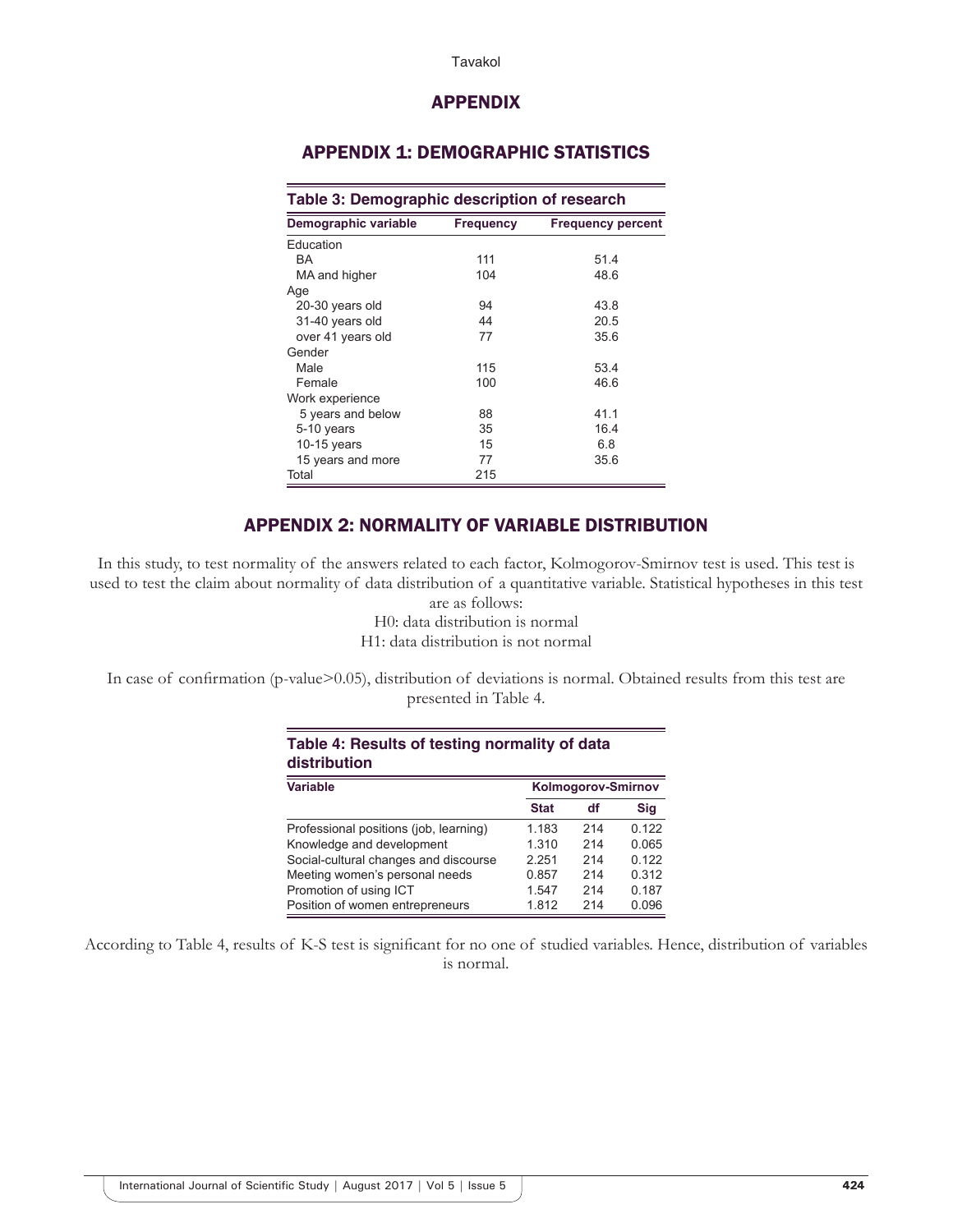Tavakol

## APPENDIX 3: SOFTWARE OUTPUTS

DATE: 11/25/2016 TIME: 20:45

L I S R E L 8.50 **BY** Karl G. J¤reskog & Dag S¤rbom

This program is published exclusively by Scientific Software International, Inc. 7383 N. Lincoln Avenue, Suite 100 Lincolnwood, IL 60712, U.S.A. Phone: (800)247-6113, (847)675-0720, Fax: (847)675-2140 Copyright by Scientific Software International, Inc., 1981-2001 Use of this program is subject to the terms specified in the Universal Copyright Convention. Website: www.ssicentral.com

Number of Iterations = 0

LISREL Estimates (Maximum Likelihood)

Structural Equations

MoghZana = 0.079\*MoghHer + 0.084\*DaneTose + 0.14\*TaghEjFa + 0.081\*BaraNiaz + 0.33\*TarvFana, Errorvar.=  $0.13$ ,  $R^2 = 0.60$ (0.034) (0.033) (0.051) (0.032) (0.049) (0.012) 2.33 2.53 2.76 2.50 6.72 10.22 Covariance Matrix of Independent Variables MoghHer DaneTose TaghEjFa BaraNiaz TarvFana -------- -------- -------- -------- -------- MoghHer 1.00 (0.10) 10.22 DaneTose 0.61 1.00 (0.08) (0.10) 7.53 10.22 TaghEjFa 0.28 0.28 0.36  $(0.05)$   $(0.05)$   $(0.04)$ 6.14 6.16 10.22 BaraNiaz 0.49 0.50 0.26 1.00 (0.08) (0.08) (0.05) (0.10) 6.36 6.50 5.70 10.22 TarvFana 0.34 0.30 0.21 0.39 0.46  $(0.05)$   $(0.05)$   $(0.03)$   $(0.05)$   $(0.04)$ 6.53 5.83 6.56 7.20 10.22

> Goodness of Fit Statistics Goodness of Fit Statistics